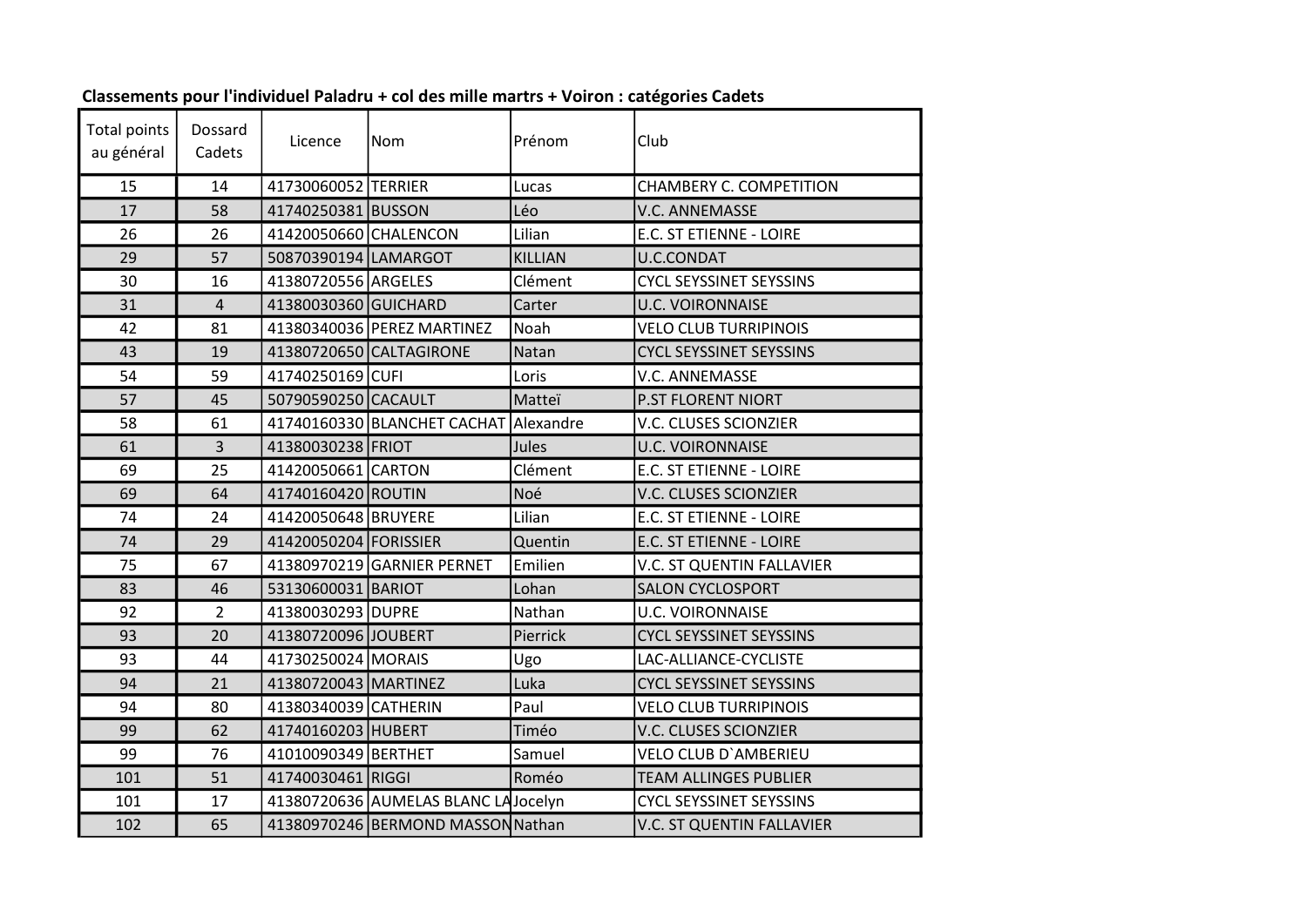| 103 | 43           | 41731430509 ROSSIAUD   |                          | Yanis    | LA MOTTE SERVOLEX CYCLISM      |
|-----|--------------|------------------------|--------------------------|----------|--------------------------------|
| 109 | 6            | 41380030358 SINCLAIR   |                          | Hugo     | <b>U.C. VOIRONNAISE</b>        |
| 111 | 11           |                        | 41730060558 DE SAINTJEAN | Robin    | CHAMBERY C. COMPETITION        |
| 112 | 50           | 41740030188 LE NEDELEC |                          | Etienne  | <b>TEAM ALLINGES PUBLIER</b>   |
| 112 | 60           | 41740160448 ALLEGRANTI |                          | Clément  | V.C. CLUSES SCIONZIER          |
| 115 | 35           | 41382950312 LAMBERT    |                          | Celestin | G.M.C. 38 (EYBENS FORMATION)   |
| 115 | 47           | 53130600097 RAVEL      |                          | Clement  | <b>SALON CYCLOSPORT</b>        |
| 115 | 77           | 41010090235 DUGROS     |                          | Eliott   | <b>VELO CLUB D'AMBERIEU</b>    |
| 125 | 70           | 42710470010 GOURGIN    |                          | Esteban  | <b>VC CHAROLLAIS</b>           |
| 128 | 9            | 41730230049 TUTTINO    |                          | Pierre   | <b>BAUGES MONTAGNE SPORTS</b>  |
| 128 | 31           | 41420050652 POINOT     |                          | Noah     | E.C. ST ETIENNE - LOIRE        |
| 136 | 39           | 41731430319 LAPLANCHE  |                          | Emilian  | LA MOTTE SERVOLEX CYCLISM      |
| 139 | 13           | 41730060559 LEGOESBE   |                          | Maxence  | <b>CHAMBERY C. COMPETITION</b> |
| 147 | 75           | 41630270425 DEBARGES   |                          | Amalia   | <b>VELO CLUB AMBERTOIS</b>     |
| 148 | 15           | 41380220463 BLANC      |                          | Gustave  | CHARVIEU CHAVAGNEUX I.C.       |
| 148 | 40           | 41731430132 LAVENU     |                          | Nina     | LA MOTTE SERVOLEX CYCLISM      |
| 149 | 79           | 41010090531 RAOUX      |                          | Mathys   | <b>VELO CLUB D'AMBERIEU</b>    |
| 155 | 23           | 41380720085 ROUSSEAU   |                          | Nathan   | <b>CYCL SEYSSINET SEYSSINS</b> |
| 157 | 41           | 41731430452 MAGNIN     |                          | Eric     | LA MOTTE SERVOLEX CYCLISM      |
| 158 | 55           | 41380590315 FERRAND    |                          | Auguste  | <b>U.C. PONTCHARRA</b>         |
| 161 | 22           | 41380720572 PAILLARD   |                          | Valère   | <b>CYCL SEYSSINET SEYSSINS</b> |
| 164 | 10           | 41730060524 CHAUVANCY  |                          | Lucas    | <b>CHAMBERY C. COMPETITION</b> |
| 167 | 42           | 41731430493 RICARD     |                          | Malo     | LA MOTTE SERVOLEX CYCLISM      |
| 167 | 73           | 42710470234 THURET     |                          | Arnaud   | <b>VC CHAROLLAIS</b>           |
| 168 | 34           | 41382950150 JOSEPH     |                          | Thomas   | G.M.C. 38 (EYBENS FORMATION)   |
| 169 | 36           | 41731430463 AMAND      |                          | Léo      | LA MOTTE SERVOLEX CYCLISM      |
| 175 | 49           | 41740030255 HULAK      |                          | Roman    | <b>TEAM ALLINGES PUBLIER</b>   |
| 177 | 18           | 41380720086 BEL        |                          | Nathan   | <b>CYCL SEYSSINET SEYSSINS</b> |
| 183 | 63           | 41740160418 LEBEL      |                          | Mickaël  | <b>V.C. CLUSES SCIONZIER</b>   |
| 185 | $\mathbf{1}$ | 41380030276 DAVID      |                          | Quentin  | <b>U.C. VOIRONNAISE</b>        |
| 186 | 78           | 41010090055 MURTIN     |                          | Ugo      | <b>VELO CLUB D'AMBERIEU</b>    |